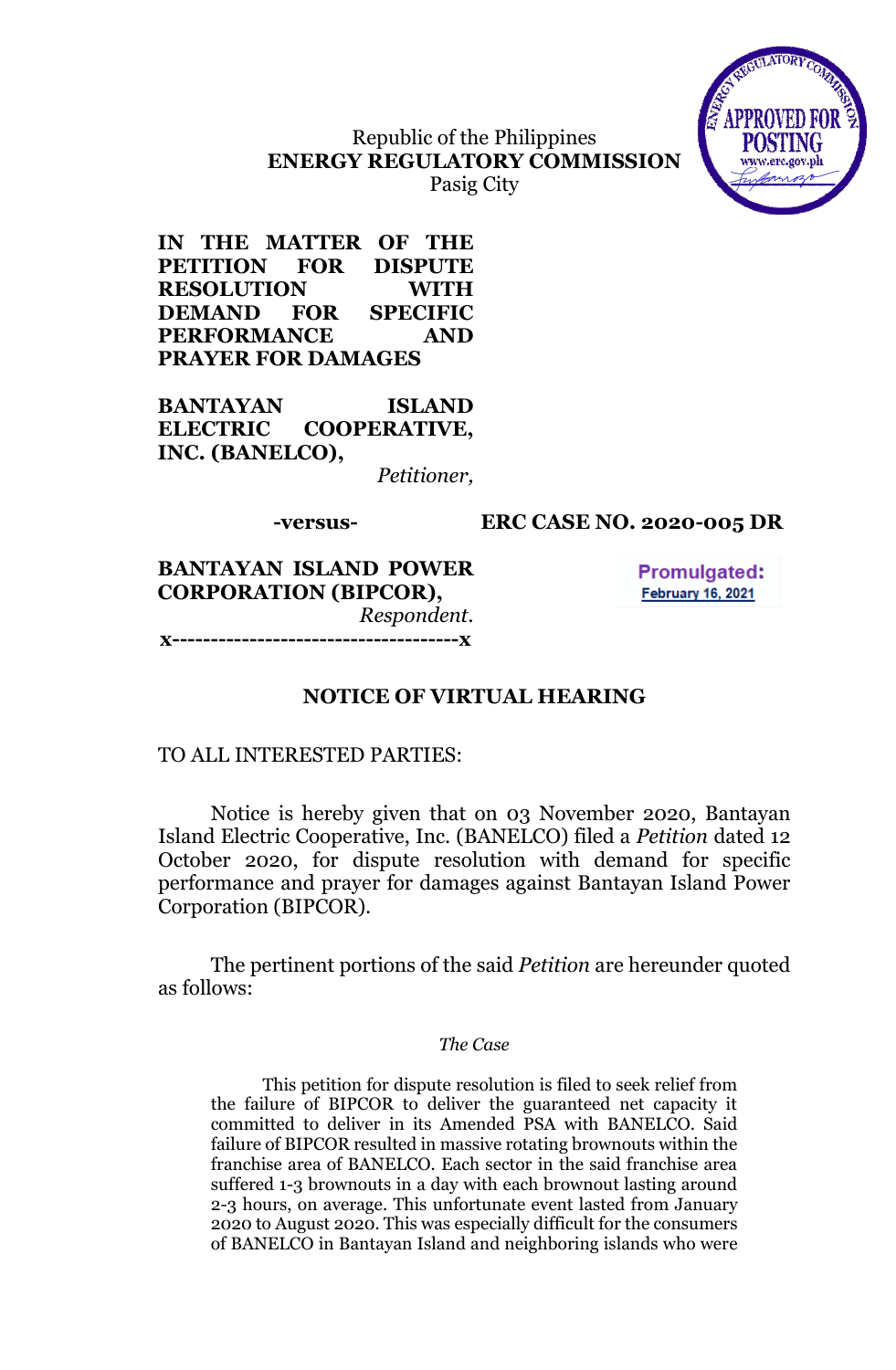forced to stay at home due to the COVID-19 lockdowns during the summer months of 2020.

In addition, this petition also seeks to compel BIPCOR to honor its undertaking and obligation under the Amended PSA to grant or to pay BANELCO a prompt payment discount equivalent to one percent (1%) and an additional one percent (1%) for development fund for BANELCO's prompt payment of its electricity bills.

## *The Facts*

- 1. Petitioner BANELCO is a non-stock, non-profit electric cooperative duly organized and existing under and by virtue of the laws of the Republic of the Philippines, with principal office address at Barangay Bantigue, Municipality of Bantayan, Bantayan Island, Cebu, Philippines. It may be served with pleadings and processes of this Honorable Commission through the undersigned counsel at **Fornolles and Musong Law Firm, Room 211, Rivergate Building, Gen. Maxilom Avenue, Kamputhaw, Cebu City, Phillippines,** or by electronic means at the email address **admin@fmlaw.ph** and/or **angelo.fornolles@fmlaw.ph.**
	- 1.1 BANELCO holds an exclusive franchise that operates an electric power distribution system and supplies the member-consumers within Bantayan Island and covering the municipalities of Bantayan, Sta. Fe and Madridejos (the "Franchise Area").
	- 1.2 BANELCO has been duly authorized by its Board of Directors for file this petition through a Board Resolution, a copy of which is attached here as **Annex "A"** and made an integral part hereof.
- 2. Respondent **BANTAYAN ISLAND POWER CORPORATION ("BIPCOR")** is a corporation duly organized and existing under the laws of the Republic of the Philippines with business address at **4th Floor., Northside Business Hub, G. Lopez Jaena cor. A.P. Cortes St., Tipolo, Mandaue City, Cebu**. It may be served with notices and other processes of this Honorable Commission at the foregoing address.
	- 2.1 BIPCOR is currently a power supplier of BANELCO by virtue of a Power Supply Agreement, as amended in 2011, executed on May 17, 2011 (the "Amended PSA"). A copy of the said Amended PSA is attached herewith as **Annex "B"** and made an integral part hereof.
	- 2.2 This Honorable Commission granted a provisional approval of the said Amended PSA through an Order dated April 2, 2012. The said provisional approval was then extended until revoked or made permanent by the Honorable Commission through an Order dated March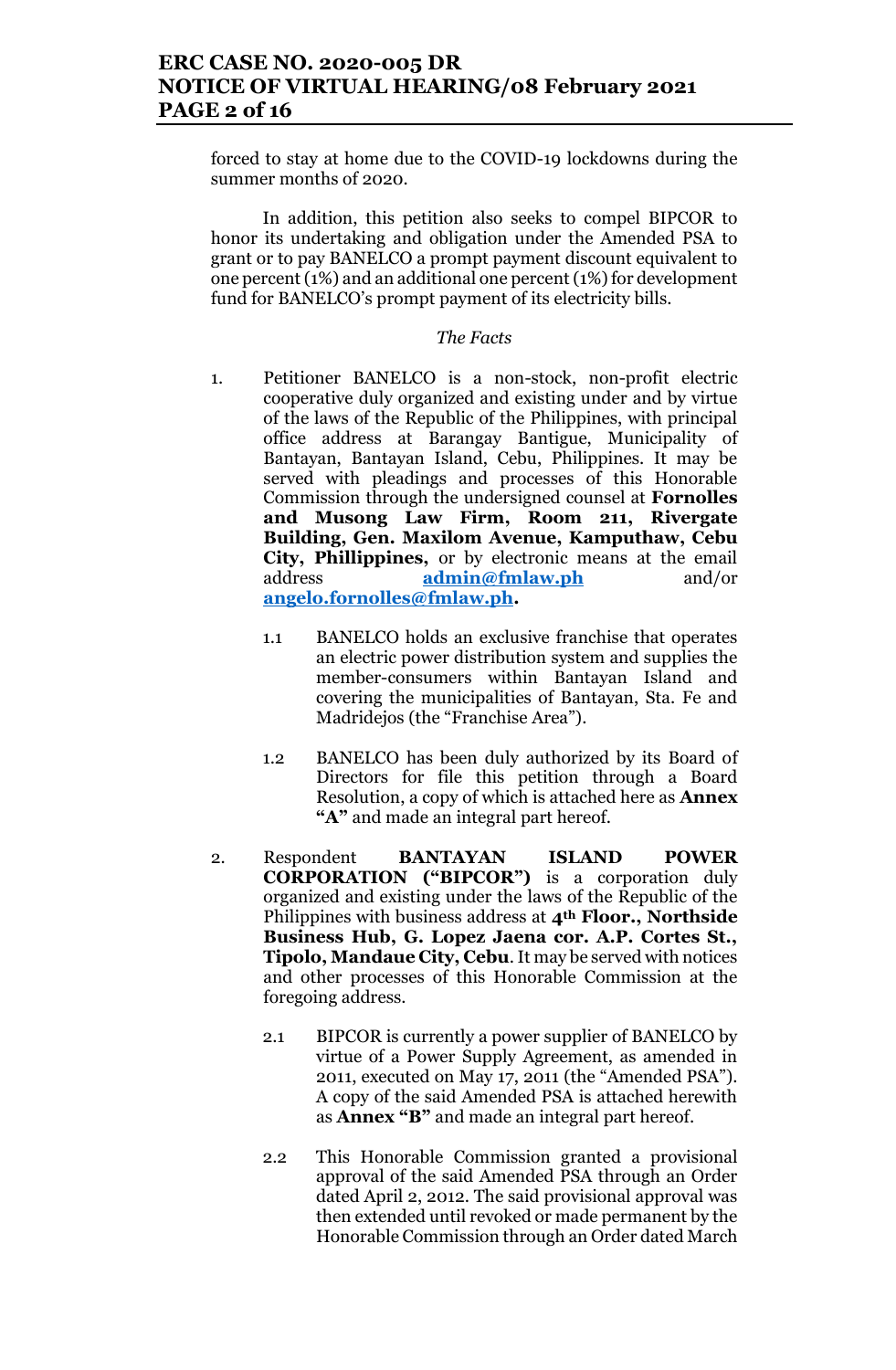## **ERC CASE NO. 2020-005 DR NOTICE OF VIRTUAL HEARING/08 February 2021 PAGE 3 of 16**

22, 2013. Copies of the said Orders of the Honorable Commission are attached herewith as **Annex "C"** and **Annex "D"**, respectively, and made an integral part hereof.

- 3. Bantayan Island is an off-grid area. As such, it only has one source of power, the power supplier of BANELCO – BIPCOR<sup>1</sup> . It goes without saying that if BIPCOR cannot keep up with the demand or if its power generators break down, the people of Bantayan Island will inevitably suffer brownouts, or blackouts, because BANELCO cannot source from the grid other power suppliers.
- 4. On July 2020 and on the months prior to it, the franchise area of BANELCO experienced rotating brownouts almost daily. This was caused by the failure of BIPCOR to provide sufficient power, failure to deliver its guaranteed net capacity and the constant breakdown of its power generating units. Hence, in compliance with the provisions of Article 19 (Dispute Resolution) of the Amended PSA, on September 8, 2020, BANELCO sent a letter to BIPCOR demanding the latter to rectify the situation, provide emergency power and to pay damages. It also invited the executives of BIPCOR to an emergency meeting to discuss the issues. A copy of the said letter is attached here as **Annex "E"** and made an integral part hereof.
	- 4.1. On September 14, 2020 the executive officers of BANELCO and BIPCOR had a meeting via zoom. During the said meeting, the issue of insufficient power supply, failure to deliver the guaranteed net capacity, the rotating brownouts and the demands of BANELCO, among others, were discussed. The executives of the parties endeavored to resolve the matters amicably. Unfortunately, however, no amicable settlement was reached.
	- 4.2. Hence, this petition for dispute resolution before this Honorable Commission.
- 5. Generally, Bantayan Island or the franchise area of BANELCO is a rural area composed mainly of  $4<sup>th</sup>$  class municipalities except Bantayan which is a first class municipality. The main driver of its local economy are fishing, commercial farming, tourism and other cottage industries. However, even though tourism and commercial farming (e.g. poultry and piggery) are considered two of the main drivers of its local economy – they only account for about 8% of the consumers and/or energy demand of BANELCO. About 92% of the consumers and/or energy demand served by BANELCO are residential.

 $\overline{a}$ 

<sup>1</sup> On August 11, 2020, a new power supplier, Isla Norte Energy Corporation ("INEC") started delivering energy to BANELCO. There is now an alternative power supplier or source aside from BIPCOR.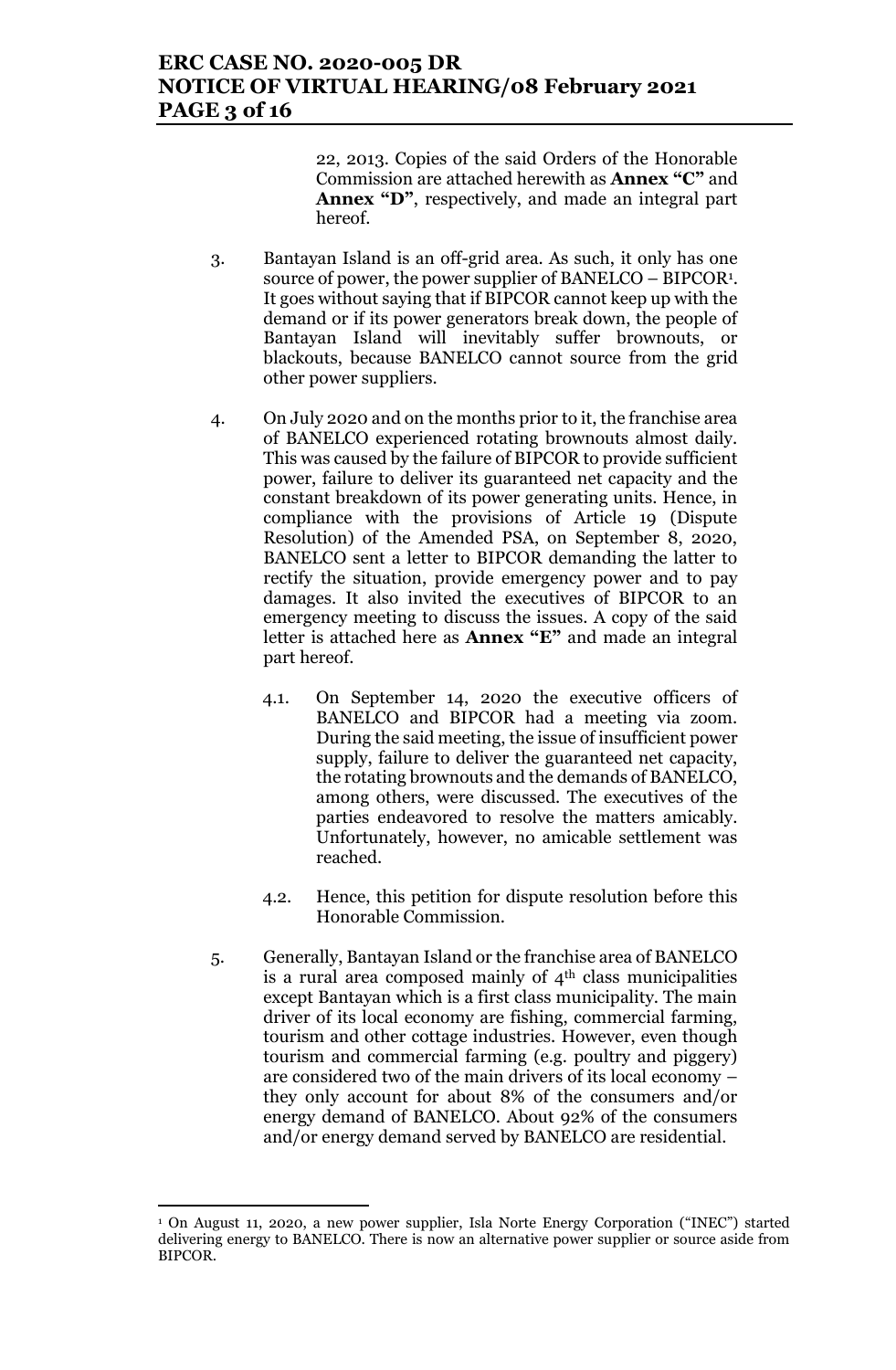# **ERC CASE NO. 2020-005 DR NOTICE OF VIRTUAL HEARING/08 February 2021 PAGE 4 of 16**

- 6. During the period of January to June 2020, Bantayan Island and its neighboring islands under the franchise area of BANELCO suffered rotating brownouts. Also during this period - in the months of late March to June 2020 – the government imposed an almost total lockdown due to the COVID-19 pandemic. This lockdown prohibited people from going out of their houses and forced them to stay at home. It is to be noted also that this lockdown happened during the peak summer months.
- 7. In the month of January 2020, there was a rotating brownout in the franchise are of BANELCO on 10 different days or every 3 days.
	- 7.1 In the month of February 2020, there was a rotating brownout in the franchise area of BANELCO on 12 different dates or almost every other day.
	- 7.2 In the month of March 2020, there was rotating brownout in the franchise area of BANELCO on 21 different dates - that is already almost every day.
	- 7.3 In the month of April 2020, there was rotating brownout in the franchise area of BANELCO on 5 different dates.
	- 7.4 In the month of May 2020, there was a rotating brownout in the franchise area of BANELCO on 24 different dates – that is almost every day of rotating brownout.
	- 7.5 In the month of June 2020, there was a rotating brownout in the franchise area of BANELCO on 23 different dates – or almost every day of rotating brownout.
	- 7.6 In the month of July 2020, there was a rotating brownout in the franchise area of BANELCO on 21 different dates or almost every day of rotating brownout.
	- 7.7 In the month of August 2020, there was a rotating brownout in the franchise area of BANELCO on only 7 different dates – mainly because INEC started delivering emergency power on August 11, 2020.
	- 7.8 A copy of the monthly Power Interruptions Report for the months of January to August 2020 is attached herewith as **Annex "F"** and made an integral part hereof.
- 8. The foregoing rotating brownout means that in a given day several areas or sectors in the franchise area of BANELCO take turns experiencing brownouts. Each brownout incident lasted around 2-3 hours on average. In fact, some areas or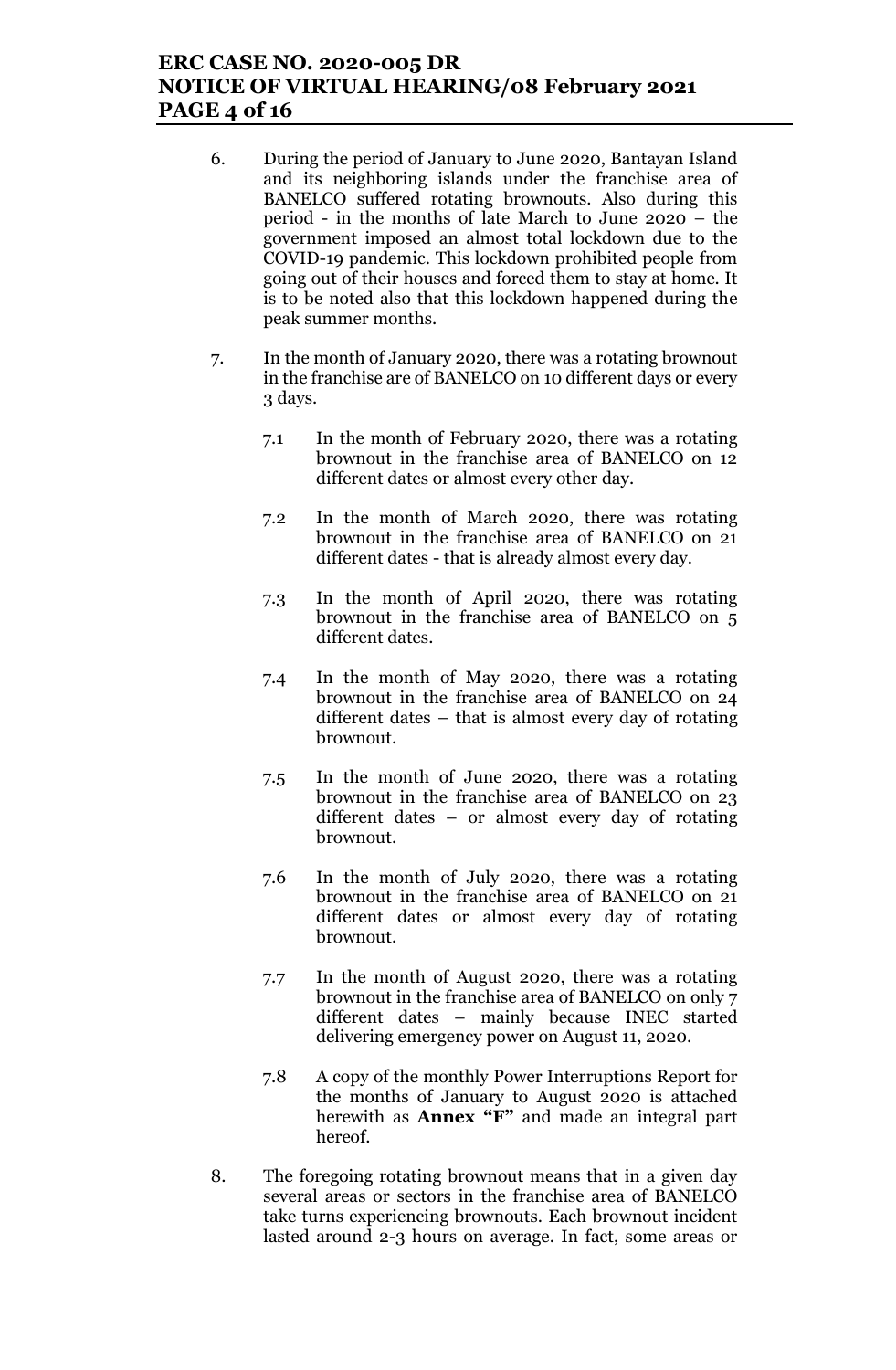sectors experienced brownout more than once a day. And there were even a few days during that period that the entire franchise area of BANELCO was on blackout.

- 9. The worst of the aforementioned rotating brownouts happened during the peak of summer and during the time when most people were locked down in their homes. The consumers of BANELCO during this time could not go out to the beach or to the farm to cool off, they had to bear the brunt of summer without electricity in their own homes packed with all their family members 24/7.
- 10. Because of this, many of the consumers of BANELCO went to social media to air their grievances. Many called the officers and personnel of BANELCO incompetent and useless. The general manager of BANELCO was also threatened by some consumers with harm.
- 11. Even the Local Government Units (LGUs) and the politicians of the municipalities under the franchise area of BANELCO intervened by calling for special sessions to tackle the issue of rotating brownouts and summoned the directors and officers of BANELCO to the said special sessions to explain and to provide for solutions.
- 12. Unfortunately, the cause of the rotating brownouts were beyond the control of BANELCO. The cause of the rotating brownouts was not attributable to line or distribution issues. Rather, the issue was lack of power supply.
- 13. While it is true that the energy demand in the franchise area of BANELCO substantially increased in recent years – one of the major reasons for the lack of supply is the frequent breakdown of the generating units of BIPCOR. This is evidenced by the almost daily Notices of Partial Power Interruptions sent by BIPCOR to BANELCO. In the said notices it can be seen that the cause or reason for the power interruption is almost always due to mechanical breakdowns, problems, repairs or issues. In fact, none of these repairs can be considered as scheduled maintenance. Lately though, the notices of power interruptions were sent only by BIPCOR after the repairs are done (a violation of Art. 6.2 of the Amended PSA). Copies of the said Notices of Partial Power Interruptions are attached here as **Annex "G"** and made an integral part hereof.
- 14. In the Amended PSA, the guaranteed net capacity of BIPCOR is 4.892MW. The pertinent provisions of the said amended PSA are as follows:

*Article 8 (of the Amended PSA) Part A Supply of Electricity by BIPCOR*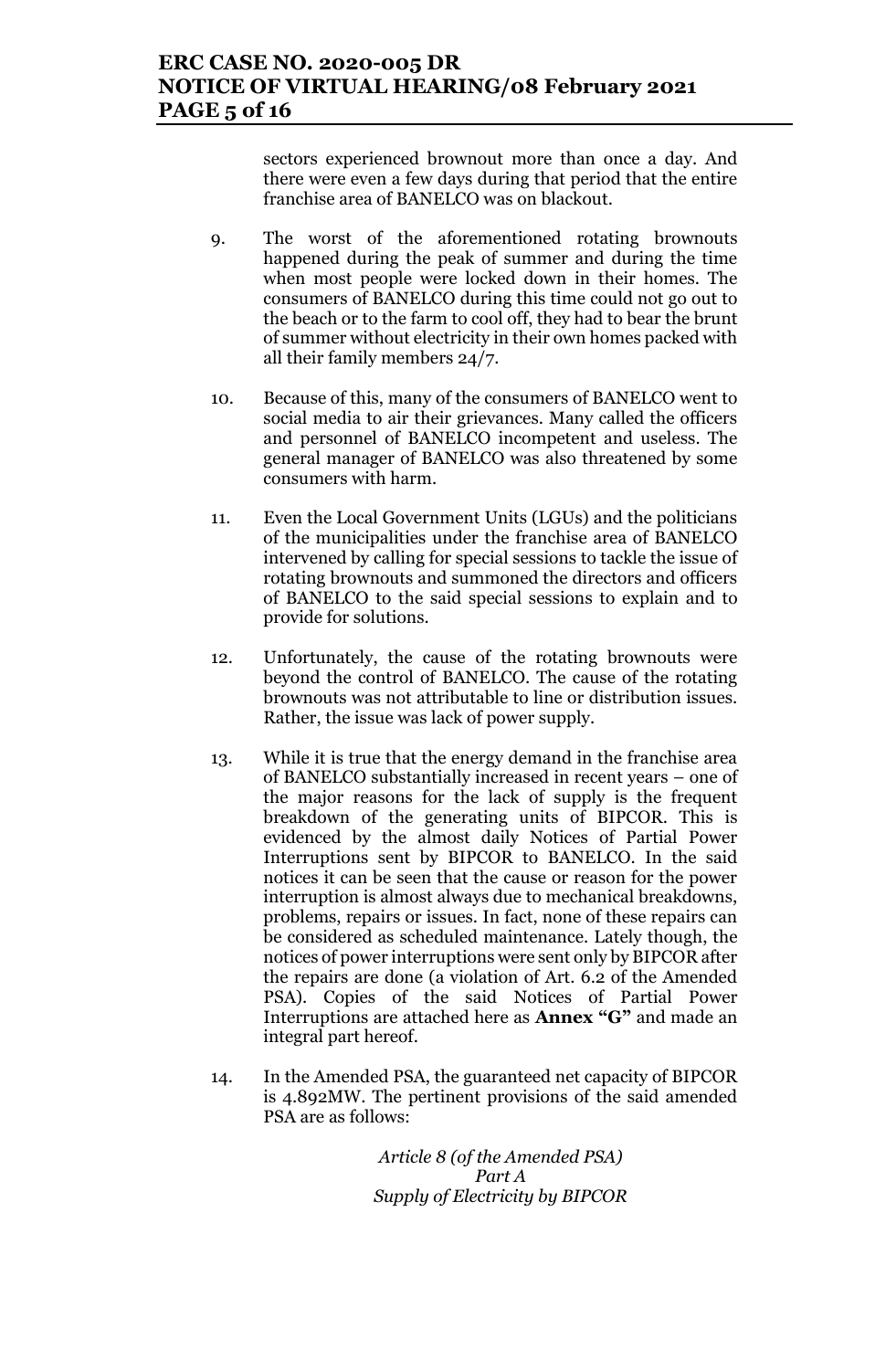## **ERC CASE NO. 2020-005 DR NOTICE OF VIRTUAL HEARING/08 February 2021 PAGE 6 of 16**

*8.1 Supply. BANELCO agrees to take and pay for all electricity requested by it from the Plant in accordance with the procedures set out in the Third Schedule and the Operating Parameters set out in the Second Schedule. For the duration of the remaining years of the 15-year Cooperation Period and subject to the Plant's power availability and consent by BIPCOR, BANELCO may dispatch additional power from the Plant beyond the guaranteed net capacity of 4.892 MW of the Plant (the "Guaranteed Net Capacity"). Such additional energy generated above the Guaranteed Net Capacity shall be computed monthly for billing and payment. Payment of this additional energy shall be in accordance with the rate, terms and conditions agreed upon by both Parties.* 

#### *xxx xxx xxx*

## *SECOND SCHEDULE (of the Amended PSA) Operating Parameters*

#### *1. Operating Parameters*

*BIPCOR shall operate the Plant in accordance with the operating parameters, criteria and guidelines of BANELCO. BIPCOR shall cooperate with BANELCO in establishing emergency plans including but not limited to recovery from a local or widespread electrical blackout, voltage reduction to affect load curtailment and other plans/ contingencies which may arise BIPCOR shall make technical referenced available concerning start-up times black start capabilities, and minimum load carrying ability, as follows:*

## *1.1 Capacity*

*With the additional installed capacity of 1.7 MW, the Net Capacity of the Power Plant or the maximum dependable capacity shall not be less than 4.892 MW as measured at the high voltage side of the main output transformer at the Site and design conditions provided in Article 4.1 of the First Schedule.*

#### *xxx xxx xxx*

### *THIRD SCHEDULE (of the Amended PSA)*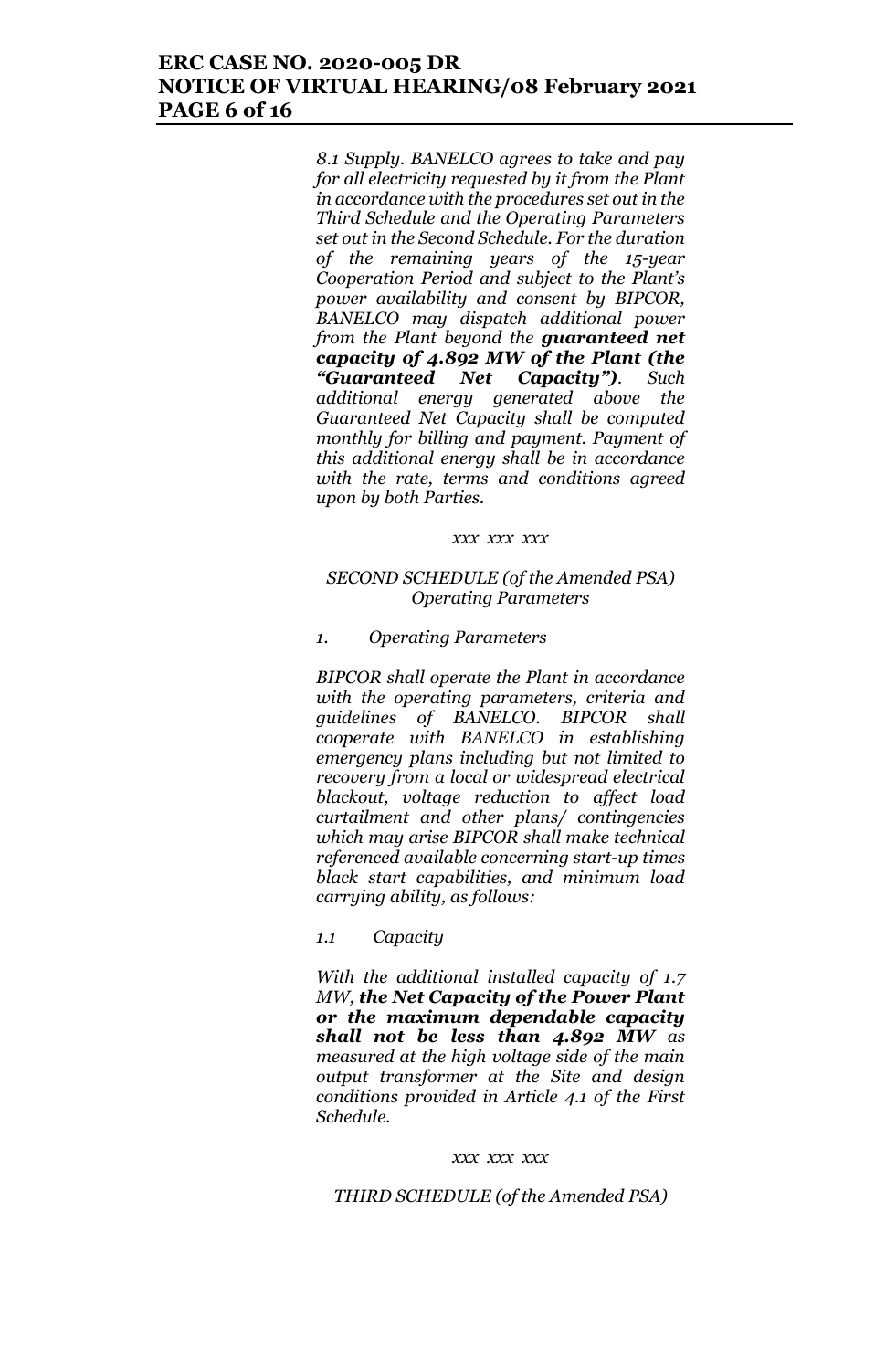# **ERC CASE NO. 2020-005 DR NOTICE OF VIRTUAL HEARING/08 February 2021 PAGE 7 of 16**

*6. Guaranteed Annual Energy Delivery and Plant Capacity*

*BIPCOR shall guarantee the delivery of the 4.892 MW as minimum Guaranteed Net Capacity of the Plant to BANELCO. BIPCOR shall guarantee the delivery of 36,000,000 kilowatt-hours of electricity annually to BANELCO measured at the high voltage side of the main power transformer of the Plant.*

## *(emphasis supplied)*

15. In at least 19 occasions from March to August 2020, BIPCOR failed to deliver the guaranteed net capacity of 4.892 MW. Below is the summary of the 19 occasions that BIPCOR failed to deliver the 4.892 MW:

| <b>Date</b> | Dependable | <b>Estimated</b> | <b>Causes of Interruption</b>                   |
|-------------|------------|------------------|-------------------------------------------------|
|             | Capacity   | <b>Power</b>     |                                                 |
|             |            | Shortage         |                                                 |
| 22-Mar-20   | 1,200 KW   | $900 - 4,200$    | Under maintenance – DG3                         |
|             |            | <b>KW</b>        | *Dismantle Crankshaft gear<br>train.            |
|             |            |                  | (Check for abnormal sounds)                     |
|             |            |                  | Under maintenance - DG8                         |
|             |            |                  | <i>*Turbo charger Compressor</i>                |
|             |            |                  | blade broken                                    |
|             |            |                  | Corrective maintenance -                        |
|             |            |                  | DG <sub>1</sub>                                 |
|             |            |                  | *Replacement Cylinder head                      |
|             |            |                  | #5                                              |
|             |            |                  | Under maintenance $-$ DG7<br>*Jacket water pump |
| 28-Mar-20   | 3,600 KW   | $600 - 800$      | Under maintenance – DG3                         |
|             |            | <b>KW</b>        | *Re-assemble Crankshaft                         |
|             |            |                  | gear train.                                     |
|             |            |                  | Corrective maintenance -                        |
|             |            |                  | DG <sub>1</sub>                                 |
|             |            |                  | *Replacement Lube oil                           |
|             |            |                  | filters(6-element)                              |
| 07-May-20   | 3,900 KW   | 2,400 KW         | Corrective maintenance -                        |
|             |            |                  | DG <sub>1</sub>                                 |
|             |            |                  | *Replace injectors #4 (Low                      |
|             |            |                  | EGT) $&$ #12 High EGT)                          |
|             |            |                  | DG8 - Corrective<br>maintenance                 |
|             |            |                  | DG9 – Under maintenance                         |
| 01-Jun-20   | 3,200 KW   | $100 - 4,200$    | $DG_3$ – Corrective                             |
|             |            | KW               | maintenance                                     |
|             |            |                  | *Pull out Cylinder #4 (Gas                      |
|             |            |                  | cut)                                            |
|             |            |                  | DG7 - Corrective                                |
|             |            |                  | maintenance                                     |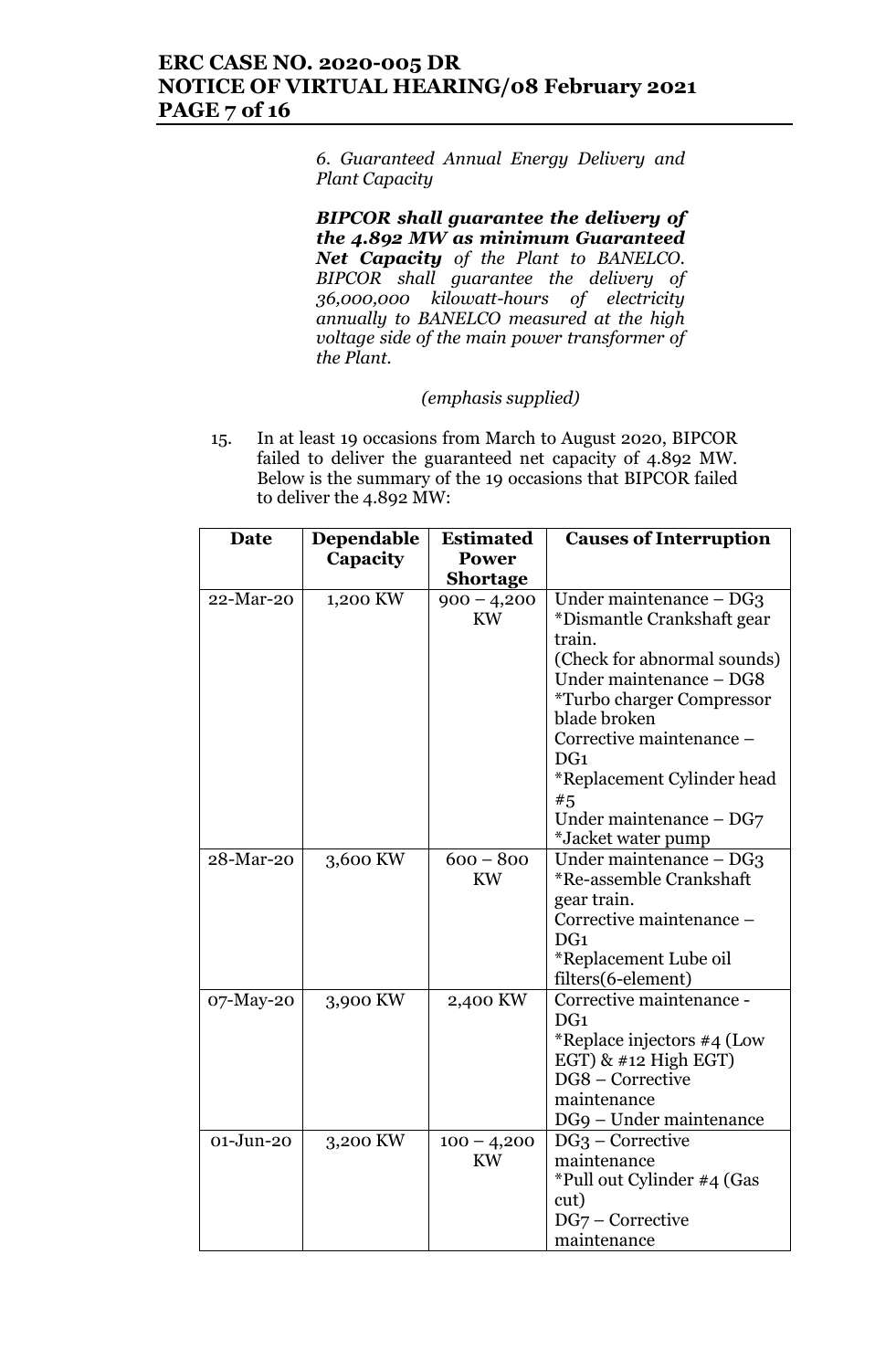# **ERC CASE NO. 2020-005 DR NOTICE OF VIRTUAL HEARING/08 February 2021 PAGE 8 of 16**

| Date          | Dependable<br>Capacity | <b>Estimated</b><br><b>Power</b> | <b>Causes of Interruption</b>               |
|---------------|------------------------|----------------------------------|---------------------------------------------|
|               |                        | <b>Shortage</b>                  |                                             |
|               |                        |                                  | *Replacement Piston / Liner                 |
|               |                        |                                  | & Cylinder head #2                          |
|               |                        |                                  | DG8 - Under maintenance                     |
|               |                        |                                  | DG9 - Under maintenance                     |
| 19-Jun-20     | 3,950 KW               | 350 KW                           | $DG1$ – Corrective                          |
|               |                        |                                  | maintenance                                 |
|               |                        |                                  | *Pull-out Cylinder head #10,                |
|               |                        |                                  | water leak                                  |
|               |                        |                                  | DG8 - Under maintenance<br>DG1 - Corrective |
| 20-Jun-20     | 3,850 KW               | 1,850 KW                         | maintenance                                 |
|               |                        |                                  | *Pull-out Cylinder head #11,                |
|               |                        |                                  | water leak                                  |
|               |                        |                                  | DG8 - Under maintenance                     |
| $24 - Jun-20$ | 3,900 KW               | 1,300 KW                         | $DG1$ – Corrective                          |
|               |                        |                                  | maintenance                                 |
|               |                        |                                  | *Replace Injector Cylinder                  |
|               |                        |                                  | #11 & 12 (HEGT)                             |
|               |                        |                                  | *Replace Lube oil filters (6 –              |
|               |                        |                                  | element)                                    |
|               |                        |                                  | DG8 - Under maintenance                     |
| $27 - Jun-20$ | 3,750 KW               | $1,250-$                         | $DG1 - Corrective -$                        |
|               |                        | 1,650 KW                         | maintenance                                 |
|               |                        |                                  | *Service aftercooler                        |
|               |                        |                                  | assembly                                    |
| 28-Jun-20     | 3,800 KW               |                                  | DG8 - Under maintenance<br>DG1 - Corrective |
|               |                        | 1,200 KW                         | maintenance.                                |
|               |                        |                                  | *Replace exhaust gasket                     |
|               |                        |                                  | cylinder head no. 8.                        |
|               |                        |                                  | DG8 - Under maintenance                     |
| 29-Jun-20     | 3,750 KW               | 1,250 KW                         | $DG1$ – Corrective                          |
|               |                        |                                  | maintenance                                 |
|               |                        |                                  | *Replace Injector Cylinder                  |
|               |                        |                                  | #2 $\&$ 5 (LEGT)                            |
|               |                        |                                  | DG8 - Under maintenance                     |
| $02 -$ Jul-20 | 3,900 KW               | 1,200 KW                         | DG1 - Corrective                            |
|               |                        |                                  | maintenance                                 |
|               |                        |                                  | *Replace Injector Cylinder                  |
|               |                        |                                  | #2 (LEGT)<br>*replace Air cooler supply     |
|               |                        |                                  | tube assembly                               |
|               |                        |                                  | *Boiler servicing                           |
|               |                        |                                  | DG8 - Under maintenance                     |
| 08-Jul-20     | 3,800 KW               | 2,000 KW                         | DG1 - Corrective                            |
|               |                        |                                  | maintenance                                 |
|               |                        |                                  | *Replace Cylinder head no. 2                |
|               |                        |                                  | DG8 - Under maintenance                     |
| 08-Jul-20     | 4,000 KW               | $2,200-$                         | DG1 – Under maintenance                     |
|               |                        | 2,600 KW                         | (At state of Blow by)                       |
|               |                        |                                  | *Pull-out Cylinder heads 7,9                |
|               |                        |                                  | & 11                                        |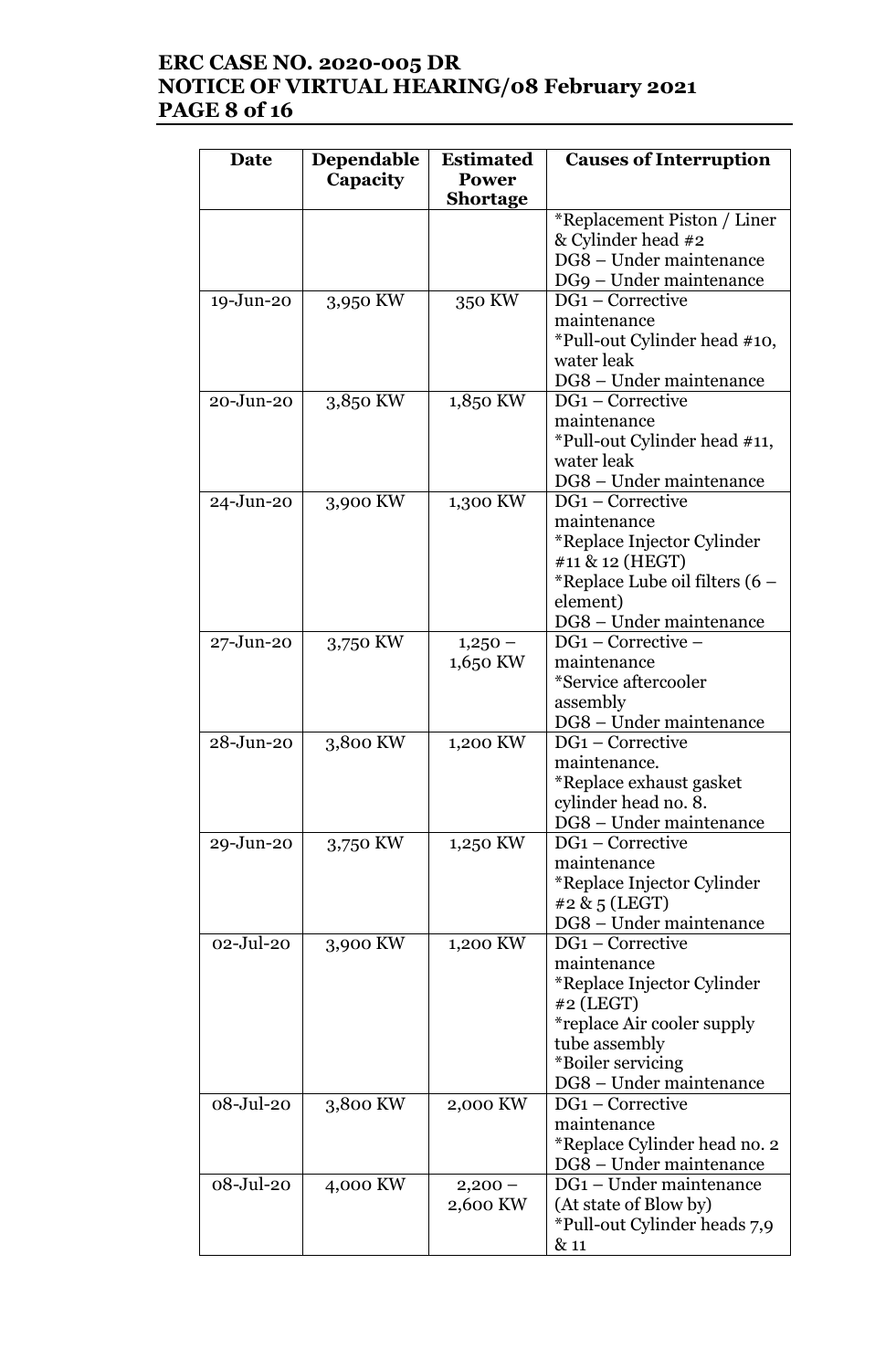# **ERC CASE NO. 2020-005 DR NOTICE OF VIRTUAL HEARING/08 February 2021 PAGE 9 of 16**

| Date            | Dependable<br>Capacity                                                     | <b>Estimated</b><br><b>Power</b><br><b>Shortage</b> | <b>Causes of Interruption</b>                                                                                                                                                                                                                       |
|-----------------|----------------------------------------------------------------------------|-----------------------------------------------------|-----------------------------------------------------------------------------------------------------------------------------------------------------------------------------------------------------------------------------------------------------|
|                 |                                                                            |                                                     | *Pull-out Conrods & Pistons<br>on Cylinders $7,9 \& 11$<br>DG8 - Under maintenance<br>(Spare parts availability)                                                                                                                                    |
| $26 - Jul - 20$ | 3,450 KW                                                                   | 1,670 KW                                            | $DG3 - Corrective$<br>maintenance<br>*Replace fuel injector no. 6<br>Troubleshooting auxiliary<br>breaker of DG3 and DG5<br>because of frequent tripping.                                                                                           |
| $11-Aug-20$     | 3,900 KW<br>less Plant<br>station load<br>$(300 \text{ KW}) =$<br>3,600 KW | $1,500-$<br>2,700 KW                                | $DG_3$ – Corrective<br>maintenance<br>*Replace Cylinder head # 5<br>(Gas cut)<br>$DG5 - Under maintenance$<br>*GPC – for replacement<br>DG8 - Under maintenance<br>(Spare parts availability)<br>DG4 – Under maintenance<br>(Busted AVR)            |
| $15$ -Aug-20    | 3,900 KW<br>less Plant<br>station load<br>$(300 \text{ KW}) =$<br>3,600 KW | 300 KW                                              | $DG_3$ – Corrective<br>maintenance<br>*Service Lube Oil Filters (8-<br>element)<br>$DG5$ – Under maintenance<br>*GPC - for replacement<br>DG8 - Under maintenance<br>(Spare-parts availability)<br>DG4 – Under maintenance<br>(Busted AVR)          |
| $15$ -Aug-20    | 3,500 KW<br>less Plant<br>station load<br>$(300 \text{ KW}) =$<br>3,200 KW | 1,900 KW                                            | DG <sub>1</sub> – Corrective<br>maintenance<br>*Service Boiler & Welding<br>works<br>$DG5 - Under maintenance$<br><i>*GPC</i> – for replacement<br>DG8 - Under maintenance<br>(Spare-parts availability)<br>DG4 – Under maintenance<br>(Busted AVR) |
| 16-Aug-20       | 3,250 KW<br>less plant<br>station (300<br>$KW) = 2,950$<br><b>KW</b>       | $-2,150$ KW                                         | DG1 - Under maintenance<br>(replacing cylinder heads no.<br>5 and 12)<br>DG4 – Under maintenance<br>(Busted AVR)<br>DG <sub>5</sub> - Under maintenance<br>(GPC – for replacement)<br>DG8 - Under maintenance<br>(spare-parts availability)         |
| $19$ -Aug-20    | 2,650 KW<br>less plant<br>station                                          | 2,400 KW                                            | DG1 - Even bank fuel header<br>- Replacement                                                                                                                                                                                                        |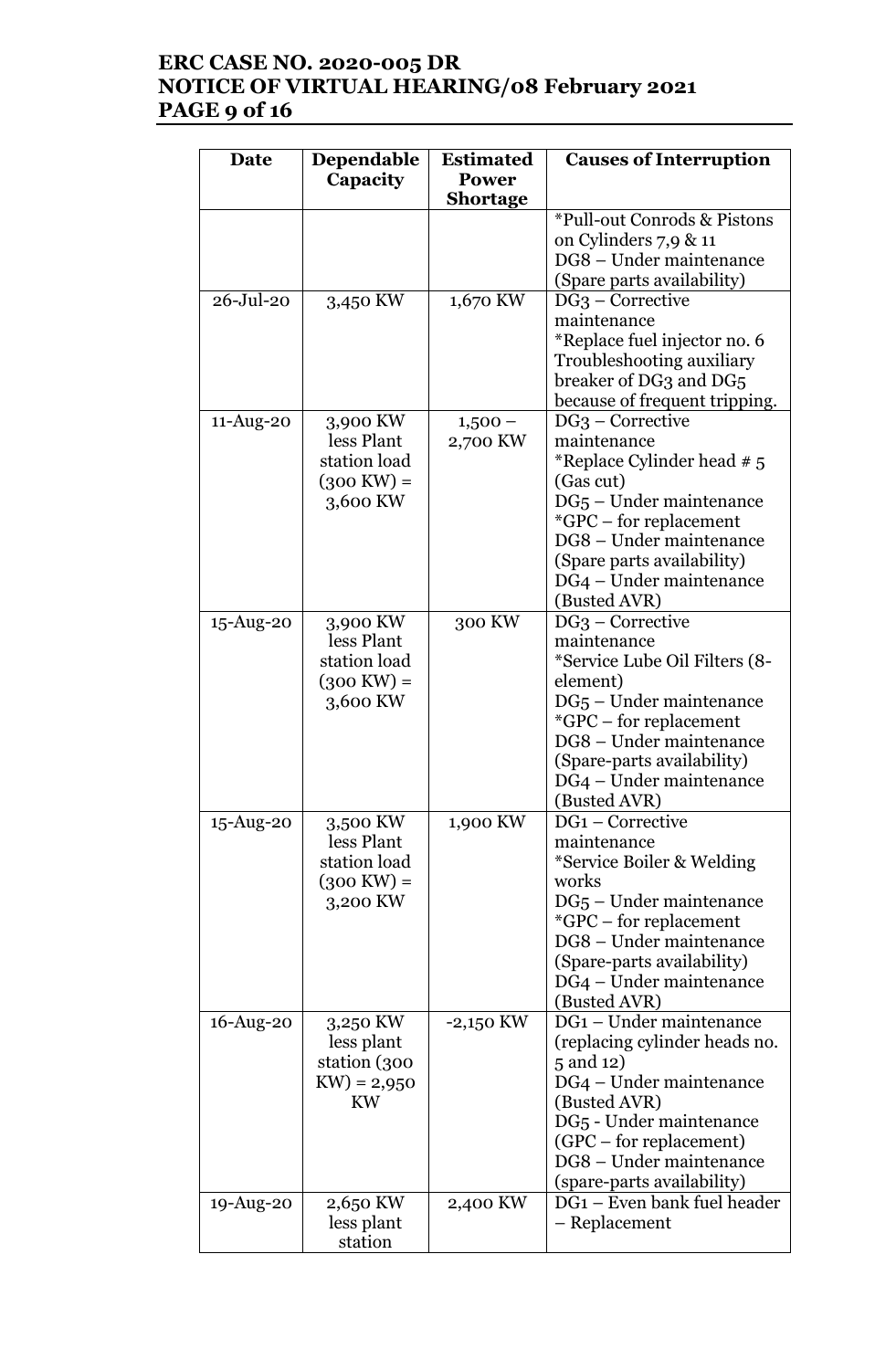# **ERC CASE NO. 2020-005 DR NOTICE OF VIRTUAL HEARING/08 February 2021 PAGE 10 of 16**

| Date      | <b>Dependable</b>    | <b>Estimated</b> | <b>Causes of Interruption</b>       |
|-----------|----------------------|------------------|-------------------------------------|
|           | Capacity             | <b>Power</b>     |                                     |
|           |                      | <b>Shortage</b>  |                                     |
|           | $(300KW) =$          |                  | DG4 – Under maintenance             |
|           | 2,350 KW             |                  | (Busted AVR)                        |
|           |                      |                  | $DG5$ – Under maintenance           |
|           |                      |                  | (GPC – for replacement)             |
|           |                      |                  | $DG7 - O-ring replacement$          |
|           |                      |                  | (Cylinder head no. 2)               |
|           |                      |                  | DG8 – under maintenance             |
|           |                      |                  | (spare-parts availability)          |
| 26-Aug-20 | 3,400 KW             | 3,300 KW         | $DG1$ – Corrective                  |
|           | less plant           |                  | maintenance                         |
|           | station load         |                  | *Replacement fuel heard –           |
|           | $(300 \text{ KW}) =$ |                  | leaking                             |
|           | 3,100 KW             |                  | DG <sub>5</sub> – Under maintenance |
|           |                      |                  | *GPC – for replacement              |
|           |                      |                  | DG8 - Under maintenance             |
|           |                      |                  | (Spare parts availability)          |
|           |                      |                  | DG4 - Under maintenance             |
|           |                      |                  | (Busted AVR)                        |

Copies of the Notices of Power Interruption sent by BIPCOR to BANELCO showing that the dependable capacity is less than 4.892MW are attached herewith as **Annex "H"** and made an integral part hereof<sup>2</sup>.

- 16. Despite the massive rotating brownout which lasted for months caused by the failure of BIPCOR to supply sufficient power and/or to deliver its guaranteed net capacity to BANELCO, BIPCOR did not provide replacement power, did not provide any plan to address the problem, did not compensate BANELCO for the damages and losses it caused and did not assist BANELCO in finding a solution to such problem.
- 17. BANELCO was, therefore, constrained to look for other supplier or provider of power to address the massive rotating brownout experienced by the consumers in its franchise area.
- 18. The massive rotating brownout experienced by the consumers of BANELCO caused great inconvenience to the latter. Moreover, the said massive rotating brownouts also made BANELCO suffer losses in the amount of Four Million Two Hundred Fifteen Thousand Four Hundred Six pesos and 15/100 (PhP4,215,406.15) for the period of January 6, 2020 to August 8, 2020 broken down per month as follows:

| Month<br>(2020) | <b>Amount of</b><br>Losses (PhP) |
|-----------------|----------------------------------|
| January         | 239,086.12                       |
| February        | 252,217.84                       |

<sup>2</sup> The Notices Power Interruptions attached as Annex "H" are part of those notices attached as Annex "G"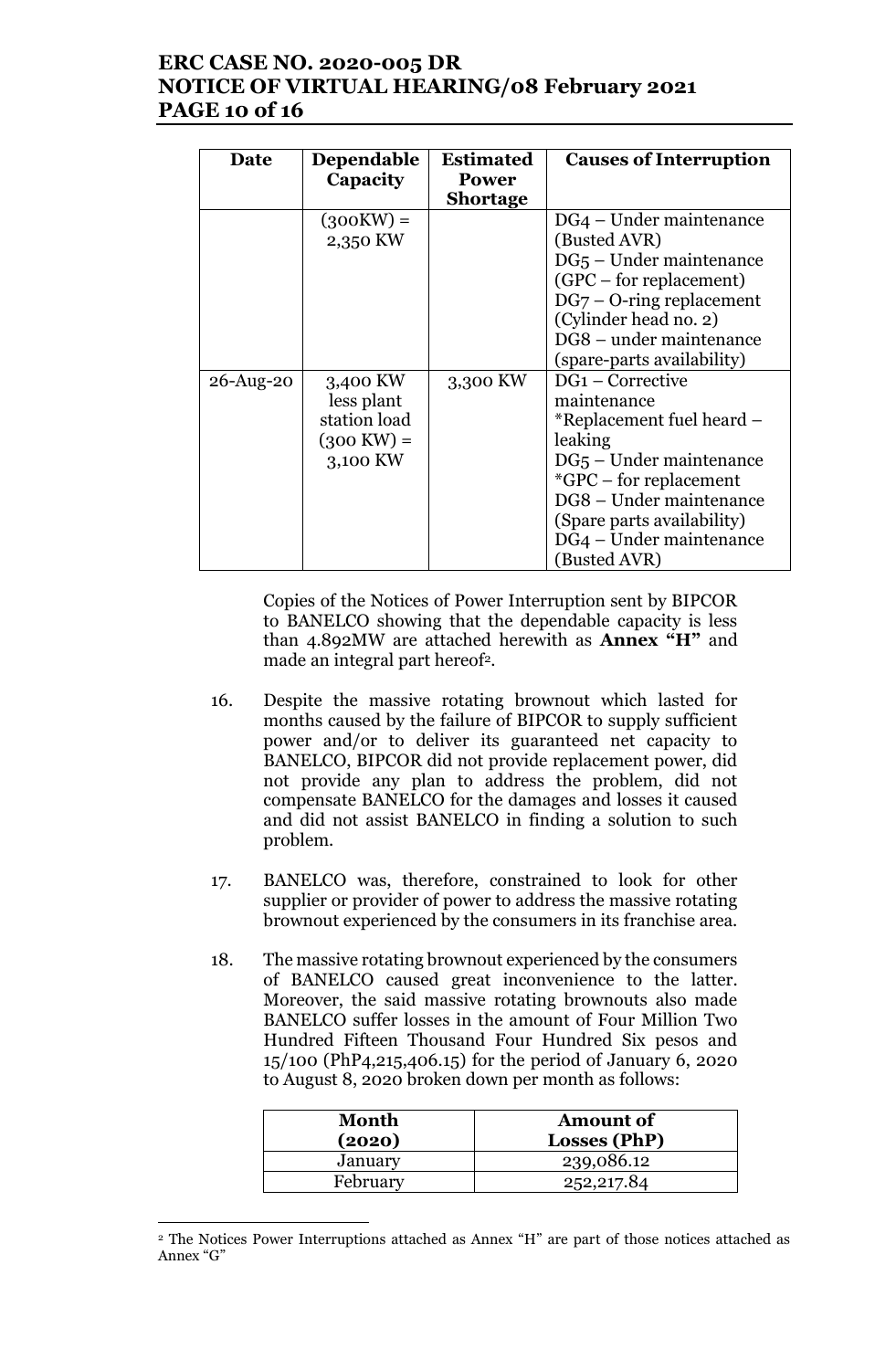# **ERC CASE NO. 2020-005 DR NOTICE OF VIRTUAL HEARING/08 February 2021 PAGE 11 of 16**

| March        | 1,035,104.76 |  |
|--------------|--------------|--|
| April        | 17,693.44    |  |
| May          | 570,979.80   |  |
| June         | 876,232.37   |  |
| July         | 682,441.87   |  |
| August       | 63,713.26    |  |
| September    | 477,936.69   |  |
| <b>TOTAL</b> | 4,215,406.15 |  |

A copy of the Power Interruptions Report with Amounts of Losses is attached here as **Annex "I"** and made and integral part hereof.

- 19. Had BIPCOR been able to provide or deliver its guaranteed net capacity of 4.892 MW, BANELCO could have earned or accumulated surplus funds in the amount of at least Four Million Two Hundred Fifteen Thousand Four Hundred Six pesos and 15/100 (PhP4,215,406.15). Said amount could be used to advance the mandates of BANELCO as a cooperative and/or to improve its facilities and services for the common benefit of its members-consumers.
- 20. In addition to the foregoing violations of the Amended PSA by BIPCOR, the latter also violated Article 8.5.1 of the Amended PSA by refusing to grant or to pay BANELCO a prompt payment discount of one percent (1%) and an additional one (1%) for development fund. Article 8.5.1 of the Amended PSA provides:

*8.5.1 Prompt Payment. A prompt payment discount of one percent (1%) and an additional one percent (1%) for development fund shall be granted to BANELCO if payment of electricity bill is made within three (3) working days from the date receipt of billing.* 

21. For the period covering January 2018 to June 2019, BANELCO has a collectible amount from BIPCOR representing prompt payment discount and development fund in the amount of Five Million Two Hundred Seventy Six Thousand Four Hundred Forty Four Pesos and 38/100 (PhP5,276,444.38), Philippine currency. BANELCO made a demand for the payment thereof on December 17, 2019. BIPCOR acknowledged to have received said demand on January 3, 2020 and further acknowledged that it owes BANELCO the aforementioned amount in its reply dated January 14, 2020. BIPCOR even attached to its reply letter a summary of the prompt payment discounts and development fund due to BANELCO. A copy of BIPCOR's reply letter dated January 14, 2020 and the summary of the prompt payment discount and development fund due to BANELCO are attached here as **Annex "J" and Annex "J-1"** and made an integral part hereof.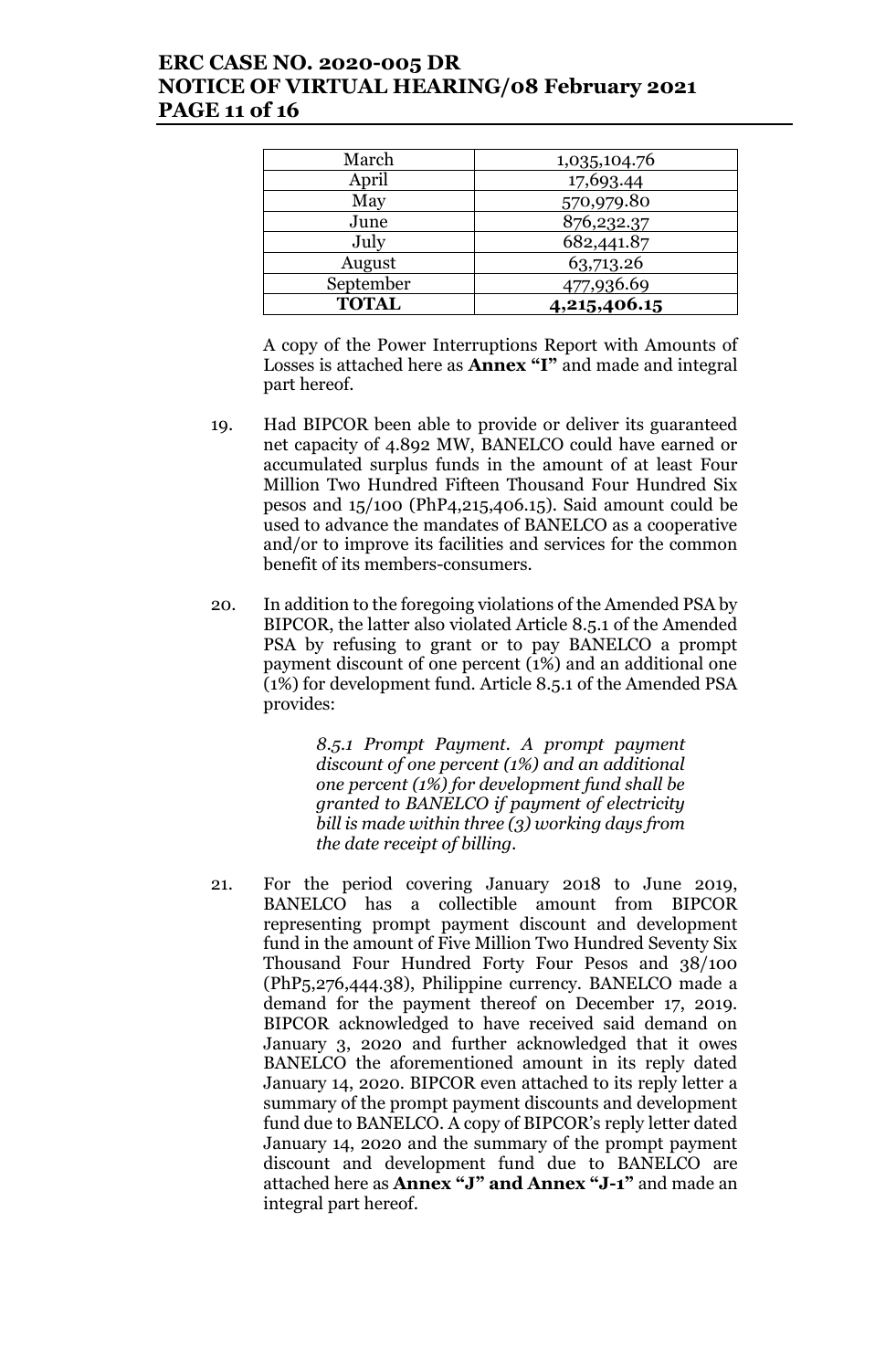# **ERC CASE NO. 2020-005 DR NOTICE OF VIRTUAL HEARING/08 February 2021 PAGE 12 of 16**

- 22. BANELCO demanded BIPCOR to pay the foregoing amounts of lost opportunity cost and prompt payment discount but BIPCOR refused to pay. Hence, BANELCO was constrained to file this petition and to engage the services of counsel. For this, BANELCO committed to pay the undersigned counsel at least One Hundred Fifty Thousand Pesos (PhP150,000.00) in attorney's fees and expected to incur additional expenses for travels to and from Manila and for accommodation costs in attending hearings before the Honorable Commission, if physical hearing will be required.
- 23. Article 22 of the Amended PSA provides that any of the parties thereto cannot be held liable for any damages resulting from any breach thereof, among others. It provides:

## *Article 22 Disclaimer*

*Notwithstanding anything to the contrary in this Agreement, in no event shall either Party be liable to the other Party for any indirect, special, incidental, consequential or exemplary damages, including loss of income, with respect to any claim, arising out of this Agreement, whether based upon contract, tort (including negligence), strict liability, trademark, or service mark or otherwise.* 

- 23.1 It is respectfully submitted that such provision is against the law and public policy and should be declared by this Honorable Commission as invalid and unenforceable. Said provision allows a party to violate laws (e.g. intellectual property laws, laws on torts and quasi-delicts). It is also against the declared policies of the Electric Power Industry Reform Act of 2001 (EPIRA) *"to ensure the quality, reliability, security and affordability of the supply of electric power3".*  Such provision provides impunity on a party when violating its obligations under the Amended PSA. It will encourage violations of the Amended PSA. This is especially harmful to off-grid areas like the franchise area of BANELCO who often relies only on one power supplier.
- 24. Article 19.3 of the Amended PSA also provides that any controversy arising from the said Amended PSA that is not resolved through the dispute resolution mechanism provided therein *"shall be submitted to the courts in Cebu City to the exclusion of all other courts".* 
	- 24.1 It is likewise respectfully submitted that said provision on the exclusive jurisdiction of the Cebu City courts is against the law and should be declared by the

<sup>3</sup> Sec. 2(b), R.A. No. 9136 otherwise known as the Electric Power Industry Reform Act of 2001 (EPIRA)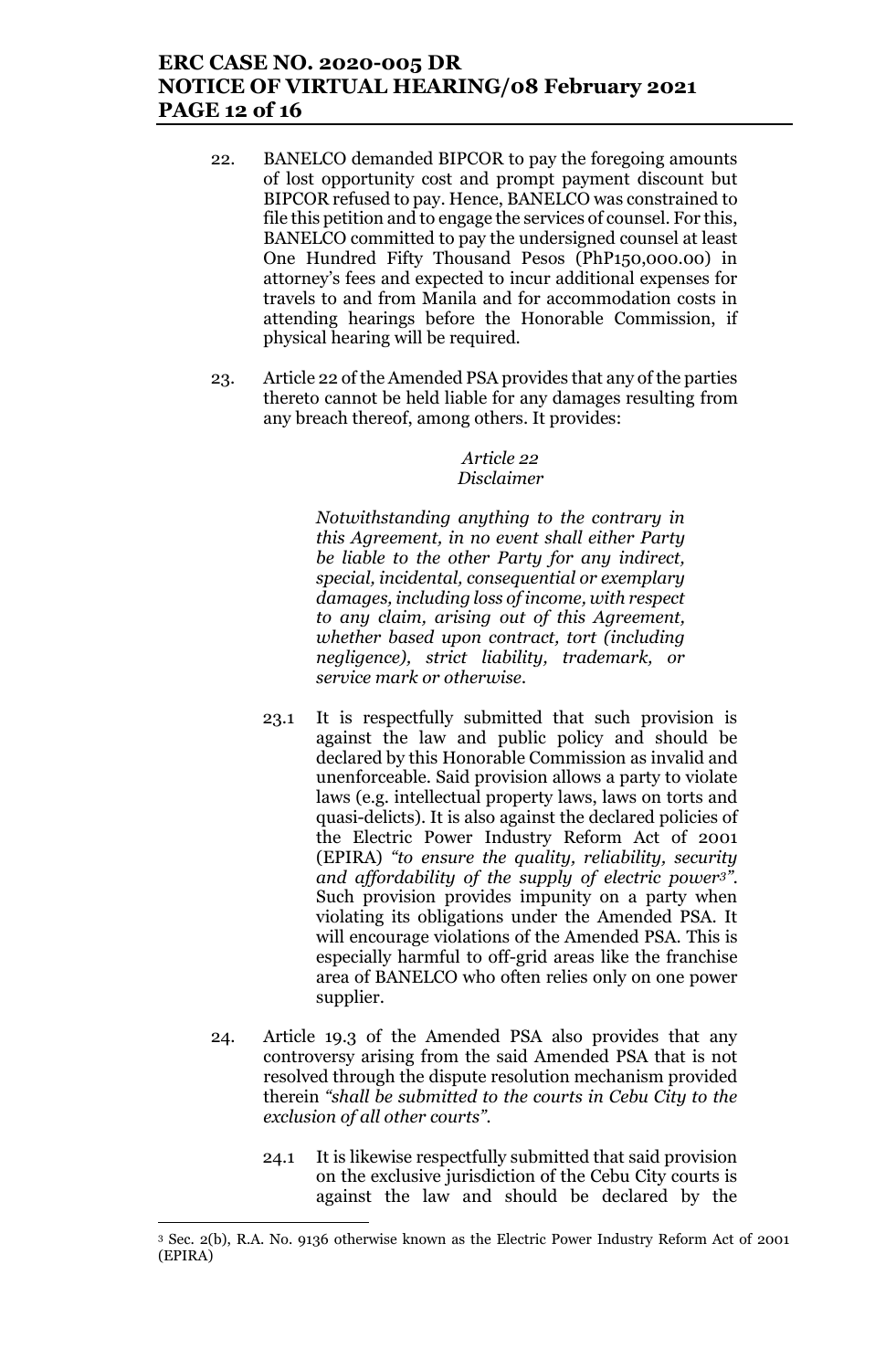## **ERC CASE NO. 2020-005 DR NOTICE OF VIRTUAL HEARING/08 February 2021 PAGE 13 of 16**

Honorable Commission as invalid and unenforceable. Under the EPIRA, this Honorable Commission shall have original and exclusive jurisdiction over all cases involving disputes between and among participants or players in the energy sector4.

## **PRAYER**

**WHEREFORE,** premises considered, it is respectfully prayed from this Honorable Commission to render judgment:

- A. Declaring BIPCOR to have violated the Amended PSA by failing to deliver its guaranteed net capacity;
- B. Directing BIPCOR to perform its obligations under the Amended PSA, specifically, to deliver at all times the guaranteed net capacity and to make sure its supply of power is reliable;
- C. Directing BIPCOR to pay actual damages consisting in lost opportunity cost in the amount of Four Million Two Hundred Fifteen Thousand Four Hundred Six pesos and 15/100 (PhP4,215,406.15);
- D. Directing BIPCOR to pay the prompt payment discount due to BANELCO in the amount of Five Million Two Hundred Seventy-Six Thousand Four Hundred Forty Four Pesos and 38/100 (PhP5,276,444.38);
- E. Directing BIPCOR to pay attorneys' fees in the amount of not less than One Hundred Fifty Thousand Pesos (PhP150,000.00) and costs of suit.
- F. Other reliefs just and equitable under the premises are likewise prayed for.

On 26 November 2020, the Commission issued an *Order* and a *Notice of Virtual Hearing*, both dated 20 November 2020, setting the instant *Petition* for determination of compliance with the jurisdictional requirements, expository presentation, pre-trial conference and presentation of evidence, through virtual hearings on the following dates:

| Date                    | <b>Activity</b>                                   |  |
|-------------------------|---------------------------------------------------|--|
| 03 February 2021        | Determination of compliance with jurisdictional   |  |
|                         | requirements and Expository Presentation          |  |
| 10 February 2021        | Pre-trial Conference and Presentation of Evidence |  |
| 17 February 2021        | <b>Presentation of Evidence</b>                   |  |
| <b>24 February 2021</b> | <b>Presentation of Evidence</b>                   |  |

<sup>4</sup> Sec. 43(v), R.A. No. 9136: The ERC shall have the original and exclusive jurisdiction over all cases contesting rates, fees, fines and penalties imposed by the ERC in the exercise of the abovementioned powers, functions and responsibilities and over all cases involving disputes between and among participants or players in the energy sector. All notices of hearings to be conducted by the ERC for the purpose of fixing rates or fees shall be published at least twice for two successive weeks in two (2) newspapers of nationwide circulation.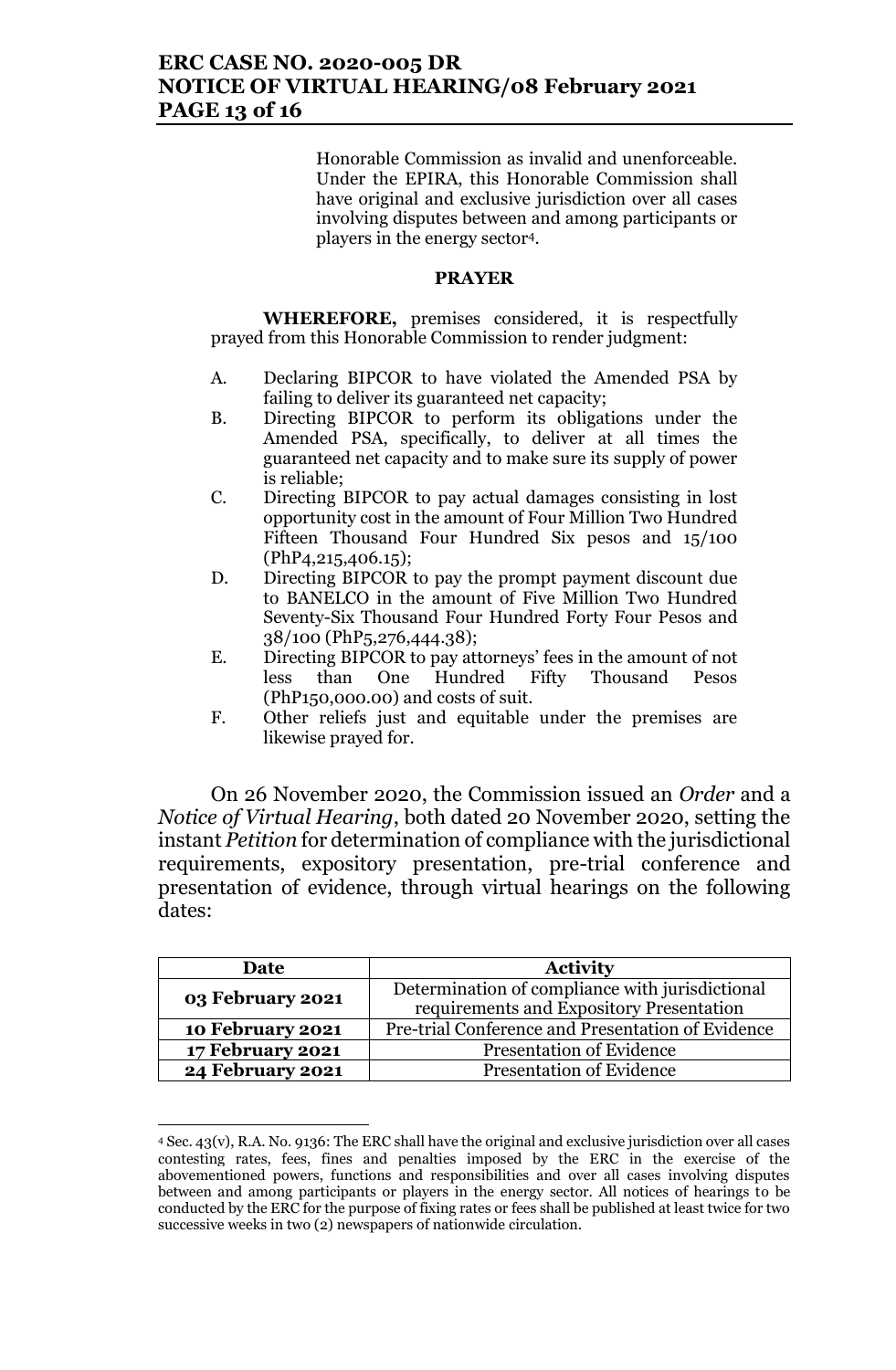## **ERC CASE NO. 2020-005 DR NOTICE OF VIRTUAL HEARING/08 February 2021 PAGE 14 of 16**

However, on 01 February 2021, BANELCO sent through electronic mail (e-mail) a *Motion to Reset Scheduled Hearings* of even date, alleging that it was not able to complete the jurisdictional requirements because of the difficulty in the coordination with its counsel due to the distance and travel time involved, as well as confusion on the instructions contained in the aforementioned *Order*  and *Notice of Virtual Hearing*. Thus, BANELCO prayed for the resetting of the scheduled hearings to give it ample time to comply with the jurisdictional requirements.

**IN VIEW OF THE FOREGOING,** the Commission has set anew the instant *Petition* for determination of compliance with the jurisdictional requirements, expository presentation, pre-trial conference and presentation of evidence on the following dates and online platform for the conduct thereof, pursuant to Resolution 09, Series 0f 20205, dated 24 September 2020:

| Date                                                                                 | <b>Platform</b>        | <b>Activity</b>                                                                                             |
|--------------------------------------------------------------------------------------|------------------------|-------------------------------------------------------------------------------------------------------------|
| <b>25 March 2021</b><br>(Thursday) at two<br>o'clock in the afternoon<br>(2:00 P.M.) | <b>Microsoft Teams</b> | Determination of<br>compliance with<br>jurisdictional<br>requirements and<br><b>Expository Presentation</b> |
| <b>08 April 2021</b><br>(Thursday) at two<br>o'clock in the afternoon<br>(2:00 P.M.) | <b>Application</b>     | Pre-trial Conference and<br><b>Presentation of Evidence</b>                                                 |

Any interested stakeholder may submit its comments and/or clarifications at least one (1) calendar day prior to the scheduled virtual hearing, via e-mail at <u>docket@erc.ph</u> and <u>records@erc.gov.ph</u>, copy furnish the Legal Service through legal@erc.ph. The Commission shall give priority to the stakeholders who have duly submitted their respective comments and/or clarifications, to discuss the same and propound questions during the course of the expository presentation.

Moreover, all persons who have an interest in the subject matter of the instant case may become a party by filing with the Commission via e-mail at docket@erc.ph and records@erc.gov.ph, copy furnish the Legal Service through  $\text{legal@erc.ph}$ , a verified Petition to Intervene at least five (5) calendar days prior to the date of the initial virtual hearing and subject to the requirements under Rule 9 of the 2006 ERC Rules of Practice and Procedure, indicating therein the docket number and title of the case and stating the following:

<sup>5</sup> A Resolution Adopting the Guidelines Governing Electronic Applications, Filings and Virtual Hearings Before the Energy Regulatory Commission.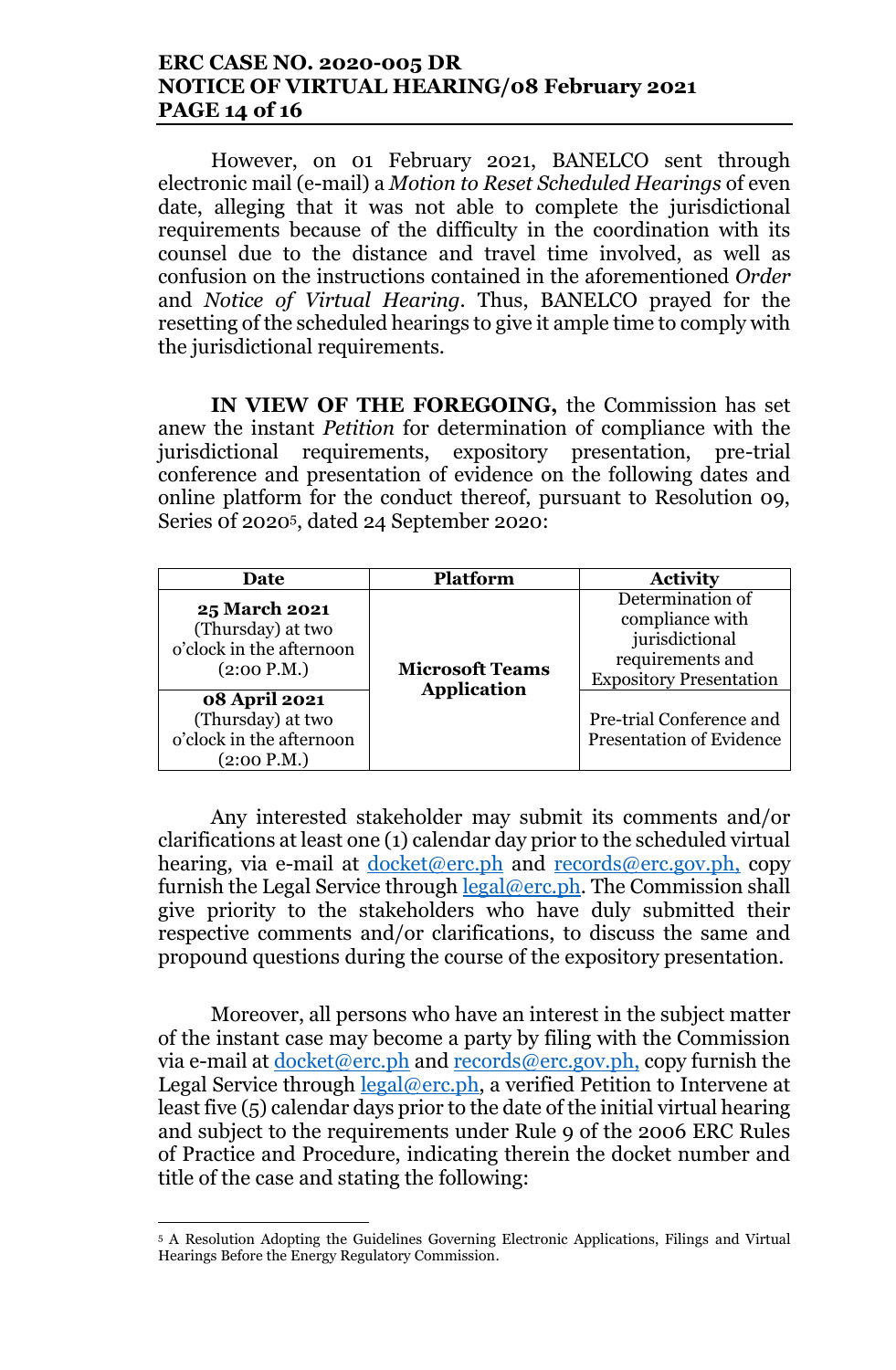# **ERC CASE NO. 2020-005 DR NOTICE OF VIRTUAL HEARING/08 February 2021 PAGE 15 of 16**

- 1) The petitioner's name, mailing address, and e-mail address;
- 2) The nature of petitioner's interest in the subject matter of the proceeding and the way and manner in which such interest is affected by the issues involved in the proceeding; and
- 3) A statement of the relief desired.

Likewise, all other persons who may want their views known to the Commission with respect to the subject matter of the case may file through e-mail at <u>docket@erc.ph</u> and records@erc.gov.ph, copy furnish the Legal Service through  $legal@erc.ph$ , their Opposition or Comment thereon at least five (5) calendar days prior to the initial virtual hearing and subject to the requirements under Rule 9 of the 2006 ERC Rules of Practice and Procedure. No particular form of Opposition or Comment is required, but the document, letter, or writing should contain the following:

- 1) The name, mailing address, and e-mail address of such person;
- 2) A concise statement of the Opposition or Comment; and
- 3) The grounds relied upon.

All such persons who wish to have a copy of the *Petition* may request from the Petitioner that they be furnished with the same prior to the date of the initial hearing. The Petitioner is hereby directed to furnish all those making such request with copies of the *Petition* and its attachments, through any of the available modes of service, upon their agreement, subject to the reimbursement of reasonable photocopying costs. Any such person may likewise examine the *Petition* and other pertinent records filed with the Commission during the standard office hours. In the alternative, those persons who wish to have an electronic copy of the *Petition* may request the Commission for the e-mail address of the Petitioner by sending an e-mail to docket@erc.ph and records@erc.gov.ph, copy furnish the Legal Service through legal@erc.ph. Nonetheless, any person may also access the *Petition* as posted by the Commission in its official website at www.erc.gov.ph.